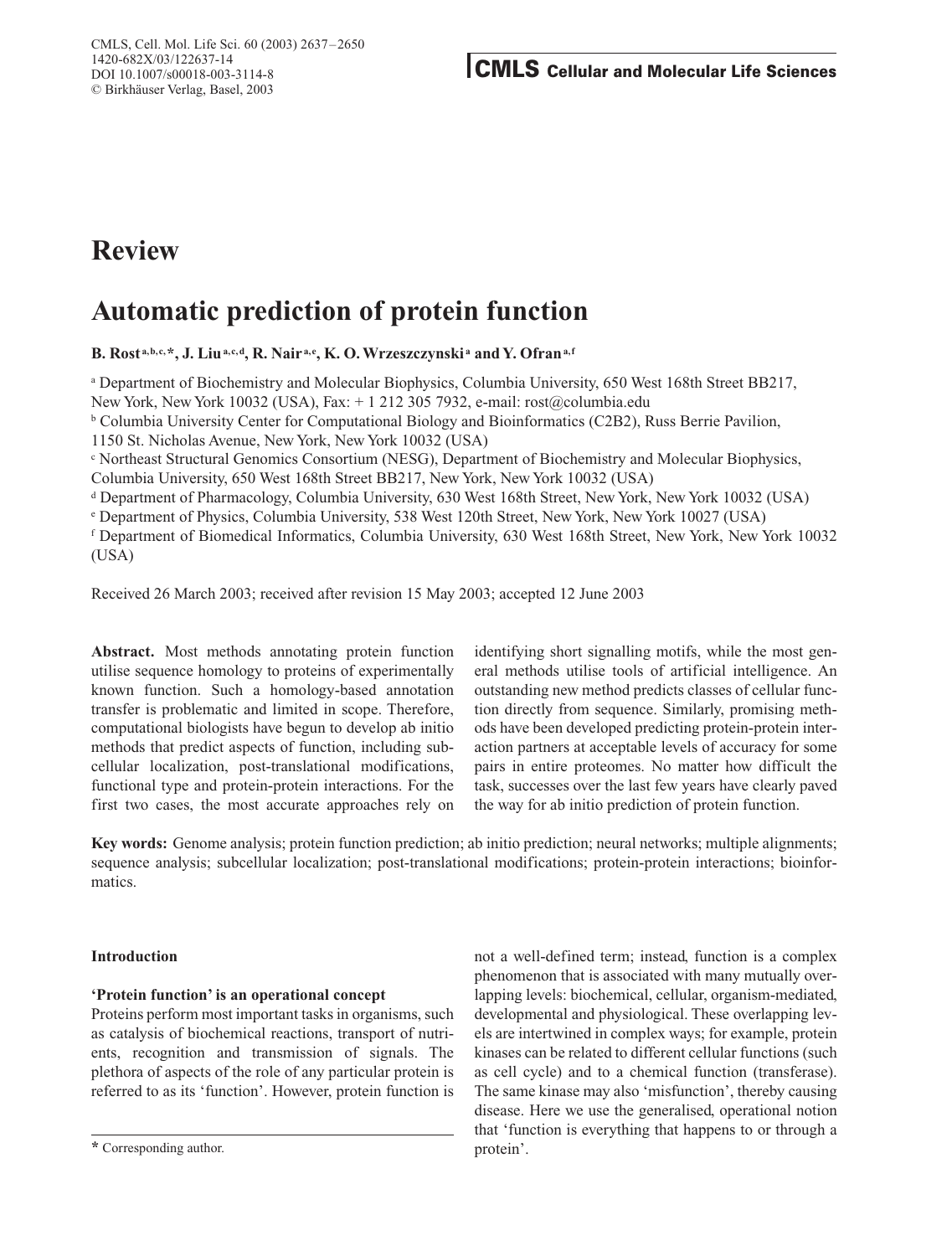#### **Sequence-structure and sequence-function gaps**

The first entire genome (DNA) sequence of a free-living organism, *Haemophilus influenzae*, was published in 1995 [1]. Now we know the genomes for more than 100 organisms; for more than 60, the data is publicly available and contributes about 250,000 protein sequences, that is, one-fourth of all known protein sequences [2–5; J. Liu and B. Rost, unpublished]. This explosion of sequence information has widened the gap between the number of protein sequences and the number of experimentally characterised proteins [4, 6–8]. Computational biology plays a central role in bridging this gap [9–14]. For about 10–40% of all sequences, we can deduce structure from homology to known structures [4, 15–20]. For about 40–60% of all sequences from current genome projects, sequence homology suggests some aspects of function [6, 21–23]. However, a firm conclusion about function is not always clear, as predictions can be anything from cellular function (e.g., adenosinetriphosphatase (ATPase) or ion channel) to details about cofactor binding sites (e.g., ATP binding sites).

#### **Transfer of function based on sequence homology**

Querying MEDLINE [24] with 'predict protein function' retrieves over 1000 papers from one year. The vast majority describes single-case studies in which experts combine many tools to guess aspects of function for a particular protein or protein family. Recently, James Whisstock and Arthur Lesk have focused on these aspects in an excellent, comprehensive review [25]. Here we focus mainly on ab initio methods that predict function in the absence of experimental annotations for homologues. We discuss some problems of homology transfer. We ignore methods that successfully identify functionally important residues from multiple alignments and/or protein structures [26–33]. Arguably the most successful approaches combine tools from artificial intelligence (neural networks, Hidden Markov Models (HMMs), Support Vector Machines (SVMs)) with evolutionary information contained in multiple alignments and aspects of protein structure.

# **Annotations and annotation transfer of protein function**

# **Molecular biology databases with functional information**

Information about protein sequences is stored in public databases such as SWISS-PROT and TrEMBL (table 1). SWISS-PROT [34] is a curated database of protein sequences that also contains annotations about function added by a team of experts who extract this information primarily from journal publications [35]. TrEMBL [34] consists of entries that are derived from the translation of all coding sequences in the EMBL nucleotide sequence database [36] and are not in SWISS-PROT. Unlike SWISS-PROT records, those in TrEMBL are awaiting manual annotation. SWISS-PROT currently contains 122,564 sequence entries, while the TrEMBL database contains over 821,014 sequence entries [34]. Many databases of protein families are derived from these original resources [6, 12, 37–43]. An issue that becomes increasingly important is the redundancy in original and derived databases. Such redundancy causes problems for database search techniques (alignments) and complicates estimates for the accuracy of annotation transfer [44]. A few resources address this problem by maintaining nonredundant subsets like KIND [45], CluSTr [46] or BLOCKS+ [47] databases; others provide tools to address the problem [48–50].

#### **Transfer of annotation through homology**

Experimentally determining protein function continues to be a laborious task that may take enormous resources. For instance, more than a decade after its discovery, we still do not know the precise and entire functional role of the prion protein [51]. The automatic elucidation of protein function is therefore an appealing challenge [25, 37, 52, 53]. Bioinformatics exploits that two proteins with similar sequence often have similar function. Albeit this concept appears straightforward, in practice, there are many hurdles to overcome. First, function is not well defined; hence, it is very difficult to create controlled vocabularies [54–56]. Second, the precise values for thresholds of significant sequence similarity (T) are actually specific to particular aspects of function and have to be re-established for any given task [44, 55, 57–64; K. O. Wrzeszczynski and B. Rost, unpublished] (fig. 1). The problem of annotating function was illustrated immediately after the release of the first genome [1]: 148 amendments were published a few weeks after the original publication [65]. Similar amendments followed most papers presenting entirely sequenced genomes [66–68]. Several pitfalls in transferring annotations of function have been reported, for example, having inadequate knowledge of thresholds for 'significant sequence similarity', using only the best database hit or ignoring the domain organisation of proteins  $[67-73]$ . However, Iyer et al. turned the issue of annotation transfer errors around by collecting a few examples for which subsequent experiments showed that theoretical predictions had been more accurate than previous experiments [74].

#### **Problem 1: Multiple levels of description**

Several groups and associations have ventured to introduce numerical schemata to define function. The first attempt was the introduction of enzyme classification num-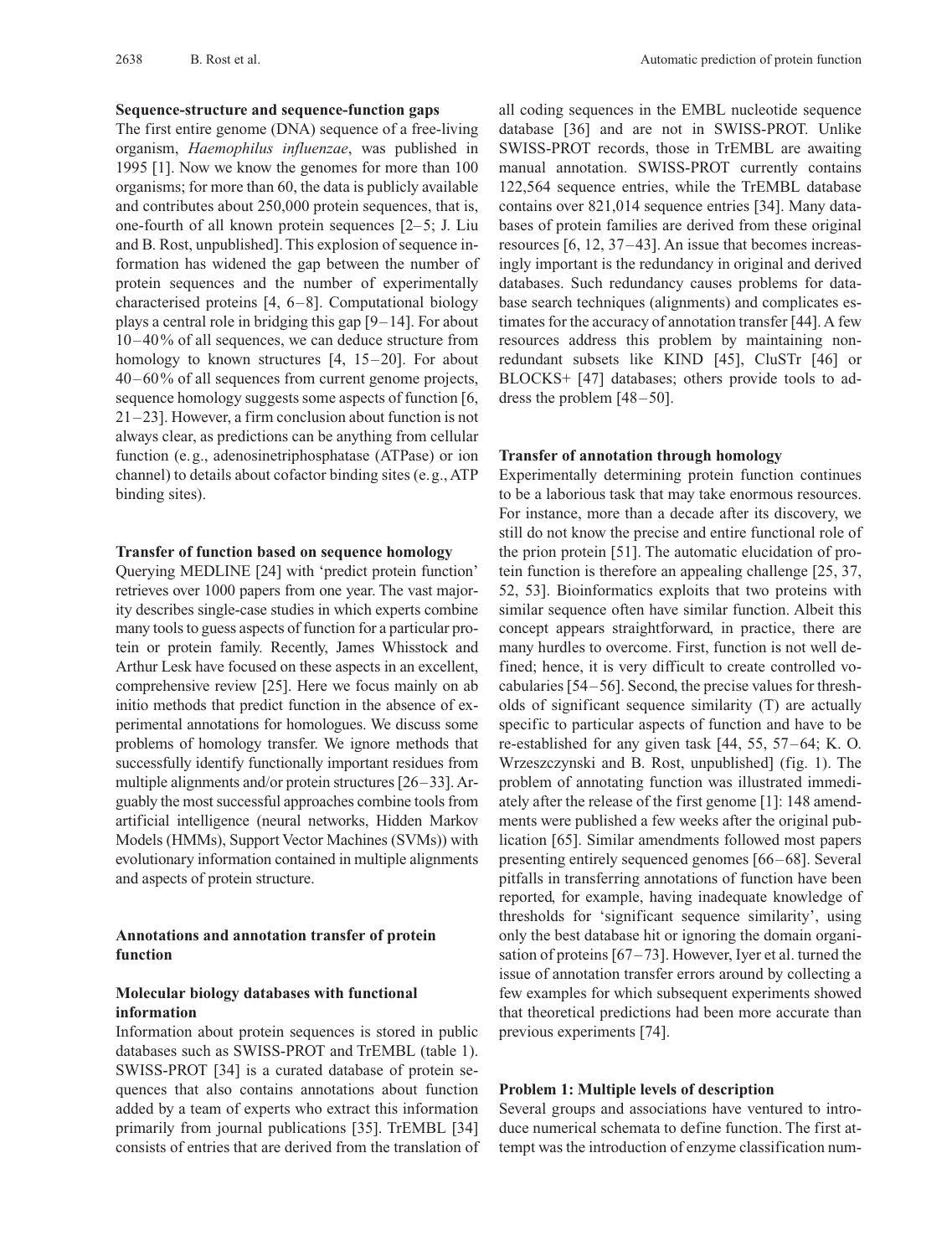|  |  |  | Table 1. Web sites of major databases and genome resources. |
|--|--|--|-------------------------------------------------------------|
|  |  |  |                                                             |

| Name                                             | Description                                                               | URL                                                                                     |
|--------------------------------------------------|---------------------------------------------------------------------------|-----------------------------------------------------------------------------------------|
| General databases                                |                                                                           |                                                                                         |
| SWISS-PROT                                       | annotated protein sequences                                               | www.ebi.ac.uk/swissprot/                                                                |
| TrEMBL                                           | translated protein sequences                                              | www.ebi.ac.uk/trembl/                                                                   |
| Gene Ontology (GO)                               | ontology of protein function                                              | www.geneontology.org/                                                                   |
| <b>MIPS</b>                                      | annotation and ontology of function                                       | mips.gsf.de/                                                                            |
| Ensembl                                          | proteins from human and mouse                                             | www.ensembl.org/                                                                        |
| Post-translational modification                  |                                                                           |                                                                                         |
| <b>RESID</b>                                     | database of post-translational modifications                              | www.nbrf.georgetown.edu/pirwww/dbinfo/resid.html                                        |
| <b>PROSITE</b>                                   | database of protein motifs                                                | www.expasy.ch/prosite/                                                                  |
| PlantsP                                          | database of phosphorylation for plants                                    | plantsp.sdsc.edu                                                                        |
| <b>NetPhos</b>                                   | predict protein phosphorylation                                           | www.cbs.dtu.dk/services/NetPhos/                                                        |
| NetOGlyc                                         | predict O- a-GlcNAc glycosylation                                         | www.cbs.dtu.dk/services/NetOGlyc/                                                       |
| DictyOGlyc                                       | predict O-GalNAc glycosylation                                            | www.cbs.dtu.dk/services/DictyOGlyc/                                                     |
| YinOYang                                         | predict O-b-GlcNAc glycosylation and                                      | www.cbs.dtu.dk/services/YinOYang/                                                       |
|                                                  | Yin-Yang sites                                                            |                                                                                         |
| GPI-predict                                      | predict GPI-anchored proteins                                             | mendel.imp.univie.ac.at/gpi/gpi_prediction.html                                         |
| The Sulfinator                                   | predict tyrosine sulfation                                                | us.expasy.org/tools/sulfinator/                                                         |
| Subcellular localisation                         |                                                                           |                                                                                         |
| <b>HMMTOP</b>                                    | predict transmembrane helices                                             | www.enzim.hu/hmmtop/                                                                    |
| TMHMM                                            | predict transmembrane helices                                             | www.cbs.dtu.dk/services/TMHMM/                                                          |
| PHDhtm                                           | predict transmembrane helices                                             | cubic.bioc.columbia.edu/predictprotein/                                                 |
| PredictNLS                                       | nuclear localisation signals                                              | cubic.bioc.columbia.edu/predictNLS/                                                     |
| LOC3d                                            | localisation for eukaryotic structures                                    | cubic.bioc.columbia.edu/db/LOC3d/                                                       |
| <b>PSORT II</b>                                  | predict localisation                                                      | psort.nibb.ac.jp/                                                                       |
| <b>NNPSL</b>                                     | predict localisation                                                      | www.doe-mbi.ucla.edu/cgi/astrid/nnpsl_mult.cgi                                          |
| TargetP                                          | combination of signal, chloroplast, and                                   | www.cbs.dtu.dk/services/TargetP/                                                        |
|                                                  | mitochondrial targeting signals                                           |                                                                                         |
|                                                  | predict localisation of yeast proteins<br>predict localisation for plants | bioinfo.mbb.yale.edu/genome/localize/<br>www.softberry.com/berry.phtml?topic=proteinloc |
| ProtComp<br>Predotar                             | predict mitochondrial and plastid targeting                               | www.inra.fr/Internet/Produits/Predotar/                                                 |
|                                                  |                                                                           |                                                                                         |
| Processing, degradation and antigen presentation |                                                                           |                                                                                         |
| <b>MEROPS</b>                                    | database of proteases                                                     | www.merops.co.uk                                                                        |
| <b>IMGT</b>                                      | immunogenetics database                                                   | imgt.cines.fr/                                                                          |
| <b>FIMM</b>                                      | database of functional immunology                                         | sdmc.krdl.org.sg:8080/fimm/                                                             |
| <b>MHCPEP</b>                                    | database of MHC-binding peptides                                          | wehih.wehi.edu.au/mhcpep/                                                               |
| <b>SYFPEITHI</b>                                 | database of MHC ligands and peptide                                       | syfpeithi.bmi-                                                                          |
|                                                  | motifs; also includes the prediction service                              | heidelberg.com/scripts/MHCServer.dll/home.htm                                           |
| <b>BIMAS</b>                                     | predict HLA peptide binding                                               | bimas.dcrt.nih.gov/molbio/hla_bind/                                                     |
| NetChop                                          | predict human proteasome cleavage sites                                   | www.cbs.dtu.dk/services/NetChop/                                                        |
| <b>Functional class</b>                          |                                                                           |                                                                                         |
| ProtFun                                          | predict cellular, enzyme and GO class                                     | www.cbs.dtu.dk/services/ProtFun/                                                        |
| Meta servers                                     |                                                                           |                                                                                         |
| Pedant                                           | proteome predictions and analysis                                         | pedant.gsf.de/methods.html                                                              |
| PEP                                              | predictions for entire proteomes                                          | cubic.bioc.columbia.edu/db/PEP/                                                         |
|                                                  |                                                                           |                                                                                         |

Note: URLs are given without the standard tag 'http://', e.g., http://www.geneontology.org/

bers (EC) [75]; this classification uses four digits to classify enzymatic activity [55]. The MIPS database attempts to extend this idea to a wider perspective of more proteins and more roles through their classification catalogue [76]. Another characterisation of protein function originates from the Gene Ontology (GO) Consortium [54]. GO distinguishes three levels of protein function: (i) molecular function, where the protein can, for example, catalyse a metabolic reaction and recognize or transmit a signal; (ii) biological process, in which a set of many cooperating proteins is responsible for achieving broad biological goals, for example, mitosis or purine metabolism, or signal transduction cascades; and (iii) cellular component, which includes the structure of subcellular compartments, the localisation of proteins, and macromolecular complexes. Examples include the nucleus, telomere, and origin recognition complex. The subcellular localisation of a protein is an essential attribute for this level. The totality of the physiological subsystems of the cell and their interplay with various environmental stimuli determines properties of the phenotype, the morphology and physiology of the organism, and the organism's behaviour. Although not complete, GO constitutes the best set of definitions available today.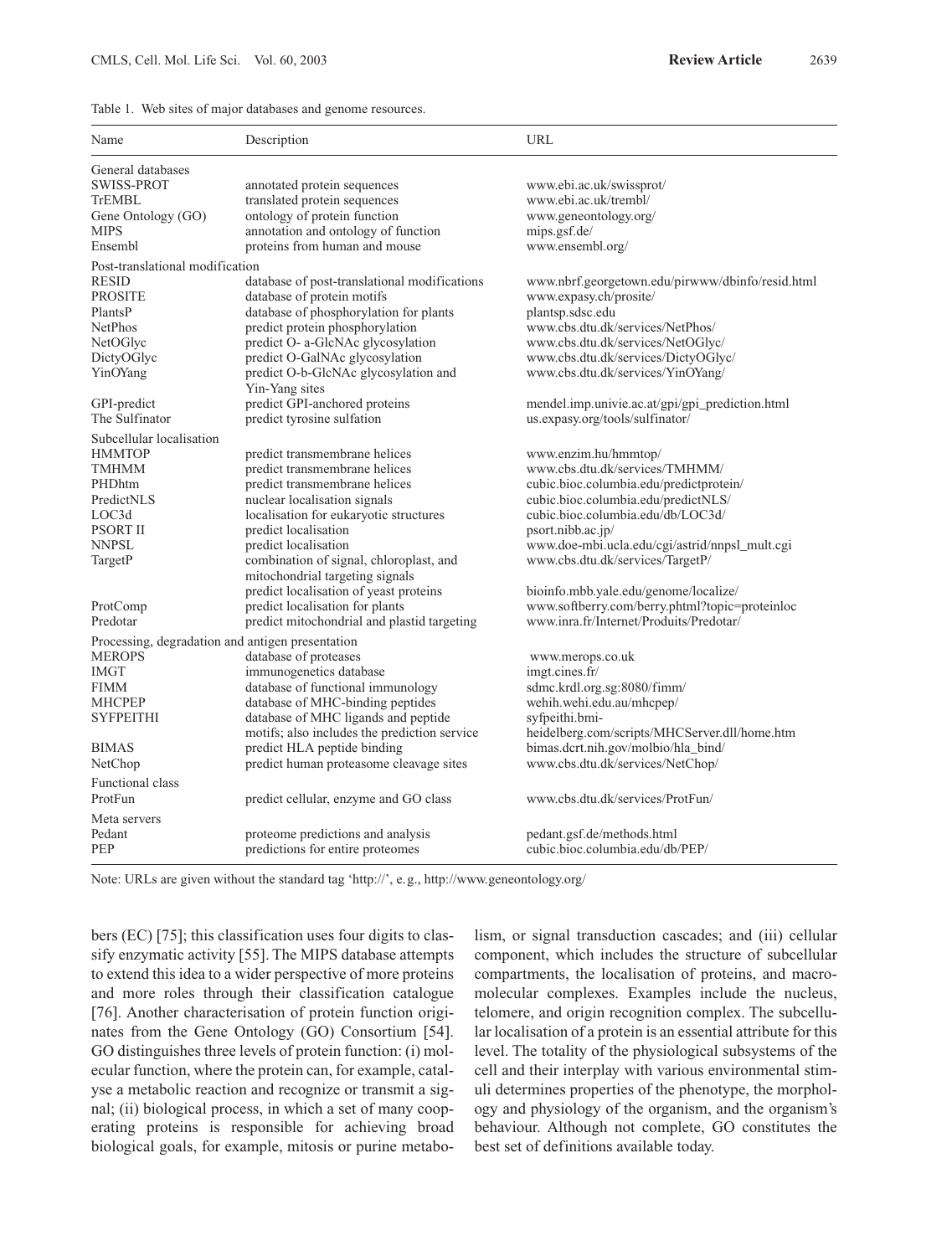# **Problem 2: Functional information not machine-readable**

Nearly all databases present the protein sequence in formats that are more or less straightforward to parse by computers. However, annotations are mostly written in free text using a rich biological vocabulary that often varies in different areas of research. Such annotations are primarily meant for the eyes of human experts; hence, they are not machine-readable [77]. Another problem that hampers automatic annotations is the quality of database annotations: only a few database groups attempt quality control of curated annotations [78].

## **Establish accuracy of homology transfer**

The reliability of transfer by homology depends on the particular feature of function/structure considered. In order to estimate the accuracy in transferring function given a particular threshold in sequence similarity, we have to complete the following three steps (fig. 1, top sketch): (i) build data sets that have experimental annotations about the presence (true, e.g., all proteins experimentally known to be nuclear) and absence (false, e.g., all proteins experimentally known not to be nuclear) of a certain aspect of function; (ii) to avoid estimates that are incorrectly biased by the distribution of today's experimental information [44], extract a representative subset of proteins from the true data and align it against all proteins in



Figure 1. Accuracy and power of homology transfer. Thresholds for sequence similarity implying functional similarity depend on the particular aspect of function that we want to infer. For example, transfer of annotations for enzymatic activity (thick lines with open plus signs A–C) requires higher levels of similarity than transfer for annotations about subcellular localisation (thin lines with diamonds A–C). Even at levels above 80% pairwise identity, or for PSI-BLAST expectation values  $\leq 10^{-150}$ , we still make mistakes in transferring EC numbers. For which fraction of entirely sequenced organisms can we transfer annotations? An upper limit is provided by the fraction of proteins that have sequence similarity to proteins from SWISS-PROT (E–G). If we want the transfer at error levels <10% (arrows A–C), maximally 60% of all proteins from 62 entirely sequenced organisms can be annotated (arrow F). This estimate provides an upper limit, since its two basic assumptions are likely overly optimistic: (i) not all SWISS-PROT proteins have reliable and detailed experimental annotations about function and (ii) the accuracy of homology transfer for details of the functional role may be much lower for mechanisms that are less local than enzymatic activity.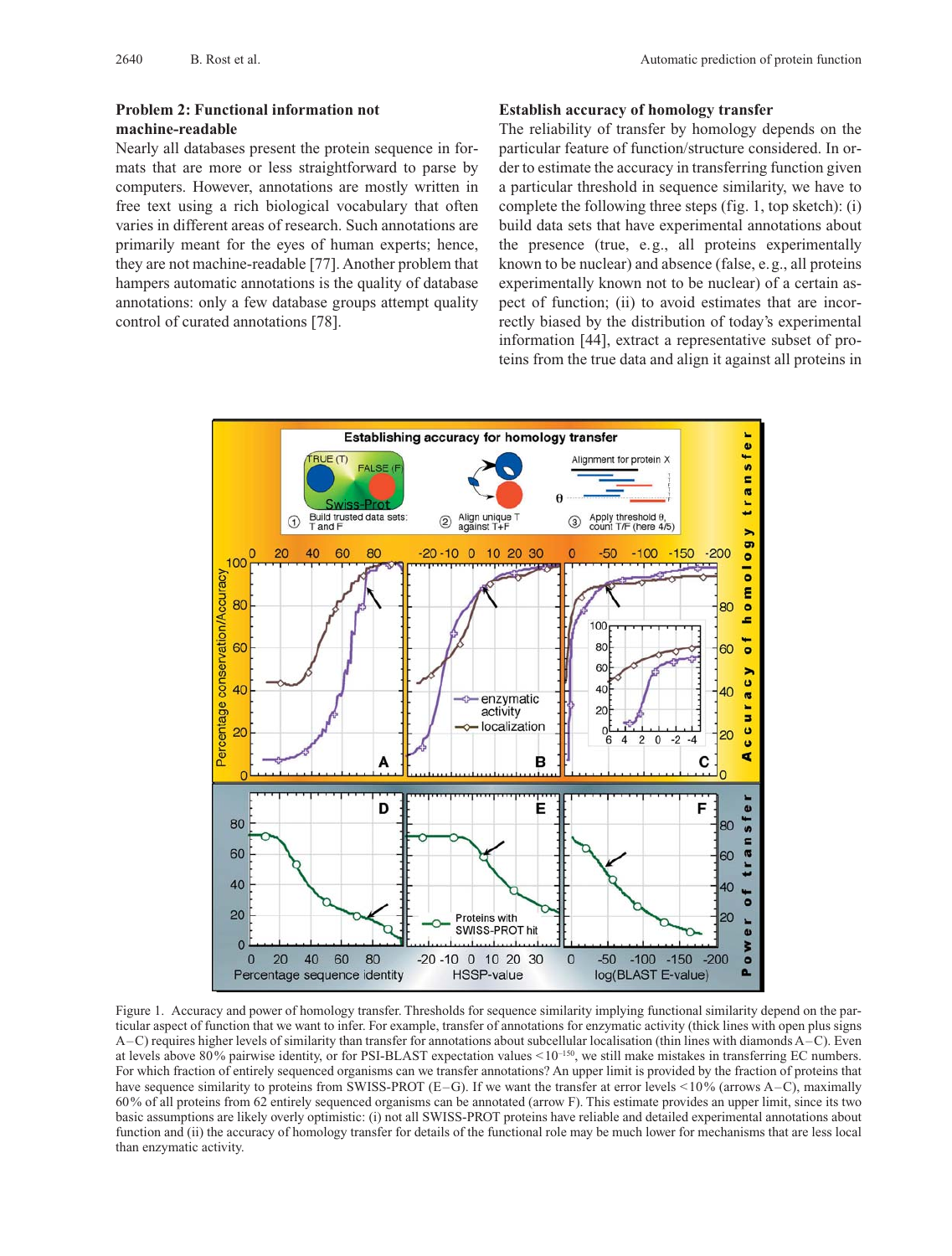the true set (minus the representative subset) and false set; (iii) for all alignments, count how many true and false we find at every given threshold for sequence similarity. How is sequence similarity measured? The most popular way is the level of pairwise sequence identity, that is, the percentage of residues that are identical in an alignment of two proteins (R on R  $\rightarrow$  1, R on K  $\rightarrow$  0). The major problem with such a score in the context of automatic annotations is that it does not reflect the length of the alignment. For example, peptides with 11 identical residues may differ in both function and structure [44, 59, 79]. On the other hand, levels of pairwise sequence identity such as 33% for alignments longer than 100 residues or 22% for alignments longer than 250 residues imply similarity in structure [79]. This observation is used to compile an empirical threshold for significant sequence similarity as a function of alignment length [79–81]. We refer to this threshold as the HSSP-value; it is empirically chosen such that any pair of proteins A, B have similar structure if HSSP-value  $(A,B) > 0$ . Another measure of sequence similarity is the expectation value built into the popular PSI-BLAST [82] alignment program. An important point to realise for BLAST and PSI-BLAST users is that the expectation value depends on the size of the database used to search for related proteins. This implies the following: assume we align proteins A and B by pairwise BLAST in two ways, (i) by searching with A against SWISS-PROT and (ii) by searching with A against SWISS-PROT + PDB (Protein Data Bank) [83]. Even if the resulting alignments between A and B are identical, the expectation values may differ significantly because of the difference in size of the two databases. Unfortunately, the accuracy of transferring different aspects of function differs substantially (fig. 1A–C illustrates this for the case of localisation and enzymatic activity).

# **Most annotations of function are through homology transfer**

In general, the inference of function is reliable only for very high levels of sequence similarity [44, 58, 59]. Although some perceive the estimate that 30% of the annotations may contain errors as particularly high [71], our analysis of the sequence conservation of enzymatic activity suggested that this value may be overly optimistic [44]: if we want to transfer the full enzymatic activity with less than 30% errors, we have to require levels of  $>60\%$  pairwise sequence identity, and for errors below 10%, >75% sequence identity (fig. 1A, arrow). For the same error rate  $($  < 10%), the HSSP-value must be > 5 (fig. 1B) and the PSI-BLAST expectation value  $\leq 10^{-48}$  (fig. 1C). How many proteins from entire proteomes can we annotate at such a level of accuracy? We aligned all proteins from 62 entirely sequenced organisms [3] by PSI-BLAST (protocol described in detail elsewhere [84] but

basically three iterations at 10–10 thresholds) against a database containing all proteins from SWISS-PROT, TrEMBL and PDB. Then we monitored at which level of sequence similarity we found the most similar protein in SWISS-PROT or PDB. If we assume that all proteins in SWISS-PROT and PDB have complete annotations about function, and that the accuracy of homology transfer for all aspects of function is similar to that for enzymatic activity, then we simply have to mark the points of 90% accuracy (fig. 1D–F, arrows). Maximally, when using the HSSP-value for annotation, we can thus transfer annotation for about 60% of all proteins in the 62 proteomes. When we require less than 5% errors, the number drops to about 35% of all proteins, and when permitting 40% errors, it rises to above 70% of all proteins. The latter  $(70\%)$  also constitutes the saturation: for about  $25-30\%$ of the proteins from proteomes, we find no protein in SWISS-PROT or PDB even at thresholds of sequence similarity that are far too permissive to transfer annotations (fig. 1). These estimates are likely to constitute upper limits since the assumption that all proteins in SWISS-PROT and PDB are fully annotated experimentally is overly optimistic. Nevertheless, we currently know more than 1.4 million protein sequences. Even if we pessimistically expect the ratio of reliable transfers to be only 10%, we still conclude that most annotations about function result from homology transfer. Furthermore, all these numbers ignore the capability of experts, who can increase accuracy by combining many resources to annotate families [25], as realised, for instance, in Pfam-A [85] and TIGRFAMs [The Institute for Genomic Research (TIGR) families] [86].

### **Subcellular localisation**

### **Basic concept**

Bacterial cells generally consist of a single intracellular compartment surrounded by a plasma membrane. In contrast, eukaryotic cells are elaborately subdivided into functionally distinct, membrane-bound compartments. Most eukaryotic proteins are encoded in the nuclear genome and synthesised in the cytosol, and many need to be further sorted into other subcellular compartments. The sorting signals that direct the movement of a protein through the cell, and thereby determine its eventual subcellular localisation, are contained in its amino acid sequence [87, 88]. Proteins that remain in the cytosol do not have sorting signals. Many others, however, have specific sorting signals that direct their transport from the cytosol into the nucleus, endoplasmic reticulum (ER), mitochondria, plastids (in plants) or peroxisomes. Sorting signals can also direct the transport of proteins from the ER to other destinations in the cell [89]. Proteins must be localised in the same subcellular compartment to cooperate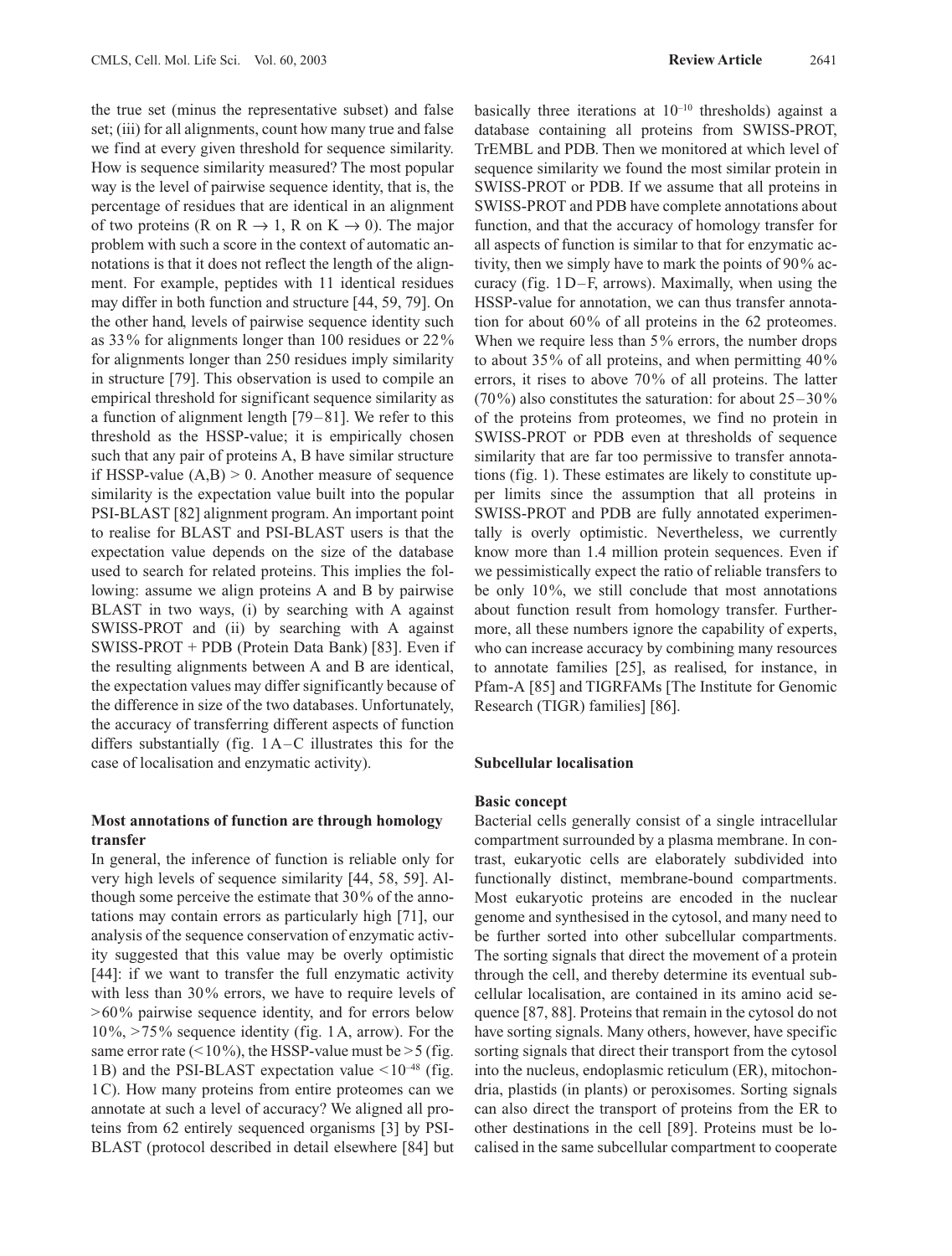toward a common physiological function. Thus, the native subcellular localization of a protein is one indicator of protein function. Aberrant subcellular localisation of proteins has been observed in the cells of several diseases, such as cancer and Alzheimer disease. Attempts to predict subcellular localisation have become a central task in bioinformatics [77, 90]. The main methods are based on homology transfer, motif recognition or the correlation between sequence features and localisation (fig. 2).

## **Prediction of localisation through sequence motifs**

One means for predicting localisation is the identification of local sequence motifs such as signal peptides or nuclear localisation signals (NLSs). A number of neural network-based tools identify signal peptides that target proteins to the secretory pathway and the mitochondria [91, 92]. In a recent benchmark study [93], these tools predicted signal peptide cleavage site at >80% accuracy. A particular problem for methods detecting N-terminal signals is that start codons are predicted with less than 70% accuracy by genome projects [94, 95]. We have collected a data set of experimental and potential NLS motifs that predict nuclear localisation at 100% accuracy [96, 97]. The downside of this look-up library is that it is not complete: most proteins have no known NLS. Either the motif remains to be discovered or the protein is imported into the nucleus through binding to another protein that has an NLS. Overall, known and predicted sequence motifs enable annotating about 30% of the proteins in six eukaryotic proteomes [3, 15].

# **Ab initio methods predict localisation for all proteins at lower accuracy**

Another approach to predicting localisation has been suggested by the observation that the total amino acid composition correlates with the subcellular localisation [98–103]. This observation has led to the development of a variety of prediction methods based solely on composition [94, 104–106]. With the availability of large numbers of completely sequenced genomes, phylogenetic profiles have been employed to identify subcellular localisation [107]. So far, this approach has been much less accurate in predicting localisation than methods based



Figure 2. Methods predicting subcellular localisation. Four types of methods currently predict subcellular localisation. (i) Transfer by homology: if we know that protein A is nuclear and we find protein B very similar in sequence to A, we can usually infer that B is also nuclear (fig. 1A–C, thin lines). (ii) Identification by motifs: many proteins are shuttled between different compartments by carrier proteins that recognise short sequence motifs. Some of these motifs are consecutive in sequence (signal peptide, nuclear localisation signal), while others are discernible only from the folded structure (lysosomal retention signals). (iii) Ab initio methods exploit the correlation between sequence features and localisation. (iv) Protein-protein interactions are another mechanism to shuttle proteins between compartments. Assume that two interacting proteins A and B are nuclear and that A has a nuclear localisation signal that is recognised by an importin that carries A into the nucleus; B could be imported into the nucleus by binding to the complex A-importin. Recently, we combined the first three methods with another method that automatically recognises keywords in SWISS-PROT annotations [180] to annotate the localisation of all eukaryotic proteins of known structure [97, 112]. The vast majority of all annotations resulted from homology transfer or lexical analysis (inner circle of top pie chart). When applying the same methods to the entire proteome of *Caenorhabditis elegans*, this picture changed completely: about 87% of all proteins could only be handled by ab initio methods. Interestingly, 43% of all eukaryotic proteins of known structure appear to be extracellular (lower pie).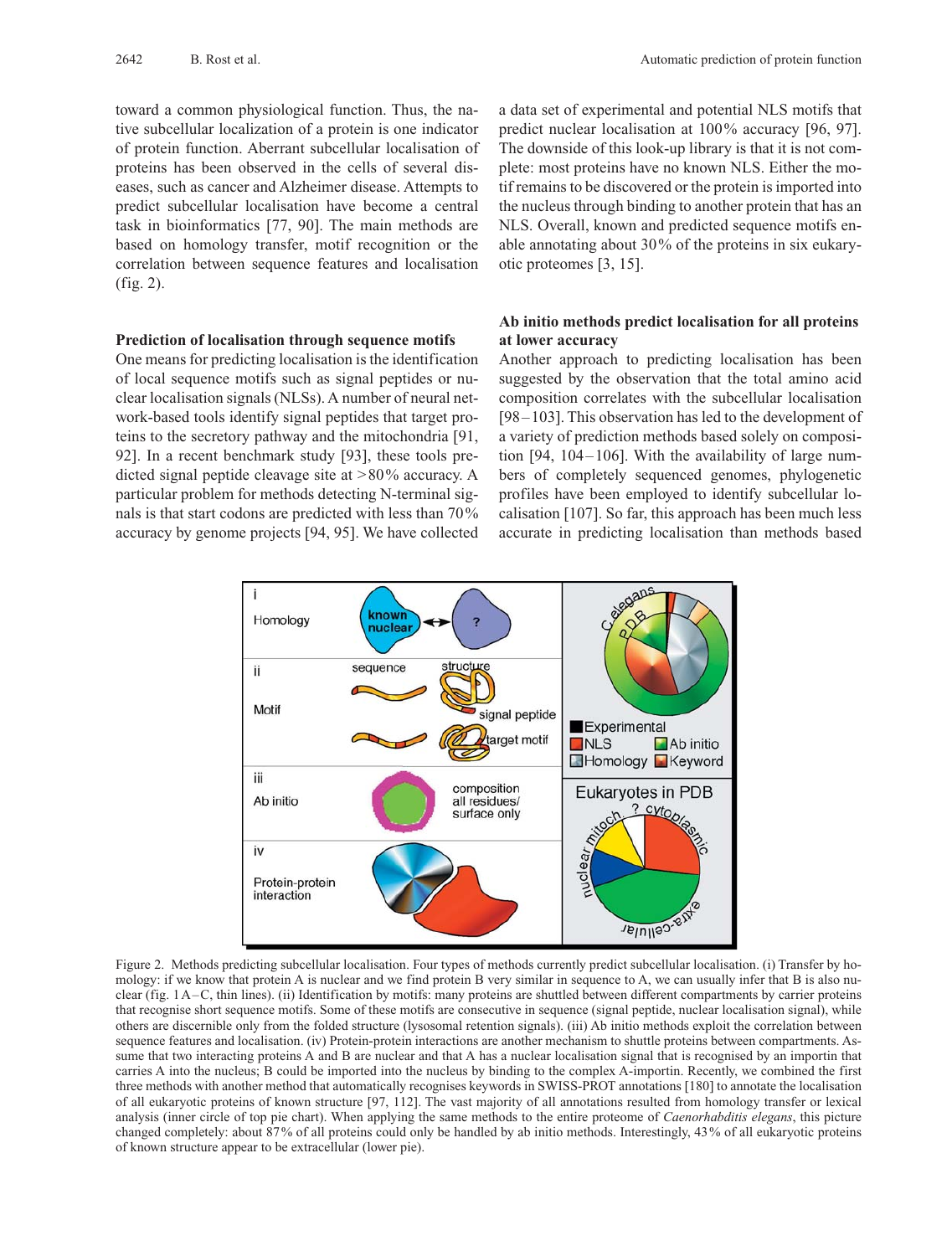solely on composition. Other methods have tried to integrate rules based on amino acid composition with databases of known signal sequences; e.g., PSORT II is a knowledge-based expert system that integrates the two kinds of information [108]. In particular, PSORT II uses other original prediction methods such as SignalP [109], ChloroP [110] and NNPSL (Neural Netwoks Predicting Subcellular Localization) [94] as input. Consequently, we may expect that PSORT II would improve if these original methods were improved. Drawid and Gerstein have proposed a Bayesian system based on a diverse range of 30 different features [111]. They applied their method to predicting localisation of the full *Saccharomyces cerevisiae* proteome and providing estimates of the fraction of all yeast proteins found in different compartments. We have recently combined homology transfer with motifbased and ab initio predictions to annotate all eukaryotic proteins of known structure (fig. 2). We learned that combining evolutionary and structural information yielded the most accurate predictions and that prediction methods appeared far less accurate when presented with fragments of the native protein sequence [112].

### **Post-translational modifications**

#### **Basic concept**

While more than 325 structural and regulatory post-translational modifications in proteins are known today [113], prediction methods are currently constrained to a few of the most relevant of these. These tools typically employ highly conserved sequence motifs, more complex sequence patterns, or structural properties such as solvent accessibility. Prominent post-translational modifications targeted for prediction include: N-terminal signal peptide cleavage sites [91, 93, 103, 114–118], proteolytic cleavage and, more specifically, proteasome cleavage sites [116, 118–124], phosphorylation sites [125, 126], lipid modification [127] and *N-* and *O-*glycosylations [128, 129].

# **Archiving known sequence motifs and predicting modifications**

PhosphoBase [126] includes information on more than 400 phosphorylated proteins, their phosphorylation sites and the specific kinase of action. These data were used to develop an ab initio method that predicts phosphorylation sites (NetPhos) [125]; predictions for serine, threonine and tyrosine residues reach 69–96% sensitivity. The method uses information about sequence and structure. Given the difficulty in predicting structure around the phosphorylation site and the considerable variation of consensus sequences for kinase substrate specificity, the prediction of phosphorylation remains a difficult task. A

similar neural network approach based on charged residues within glycosylation sites together with sequence context and surface accessibility is used to identify *O-*glycosylation modifications at about 80% accuracy [129]. The limited substrate specificity for both *N*glycosylation and *O-*glycosylation currently limits progress [130]. Predictions of lipid modifications are currently restricted to glycosylphosphatidylinositol (GPI) anchors [127]. C-terminal motifs (omega site) and physical properties of GPI anchors enabled accurate predictions for the effects of mutations on known anchors. Nterminal motifs apparently allow for accurate predictions of *N-*myristoyltransferase (NMT) substrate sites [131]. Finally, a comprehensive study of proteasome digestion data yields a method that accurately predicts major histocompatibility complex (MHC) class I ligand boundaries after proteasomal degradation: 65% of the cleavage sites and 85% of the non-cleavage sites appeared to be predicted correctly [120].

#### **Functional type**

#### **Basic concept**

Monica Riley introduced the most widely used schema for classes of cellular function to annotate *Escherichia coli* [132]. TIGR [1] and many other genome centres have adopted this schema with minor modifications. Transferring annotations of cellular function by homology has for long been almost the only field in which methods were developed. In fact, many researchers exclusively consider such methods when referring to the prediction of protein function. Recently, however, groups have begun developing methods that predict functional classes in the absence of experimental annotations.

## **Functional classes can be predicted from sequence**

An interesting hybrid system uses inductive logic programming to predict functional classes with and without homology to experimentally annotated proteins [133]. While it is not clear how successful the system is in ab initio prediction, on average the levels of accuracy published appear promising. Genes located in a close neighbourhood on the genome may have some functional commonalities. While such neighbourhood relations sometimes enable predicting aspects such as classes of cellular function, the average signal is very weak; that is, most often neighbours are not related in function [134–136]. The most recent breakthrough in the field of predicting protein function came through a collaboration of the groups from Søren Brunak (CBS Copenhagen) and Alfonso Valencia (CNB Madrid). Their ends are to predict cellular function from sequence alone. Their means are complex, elaborate and hierarchical systems of neural networks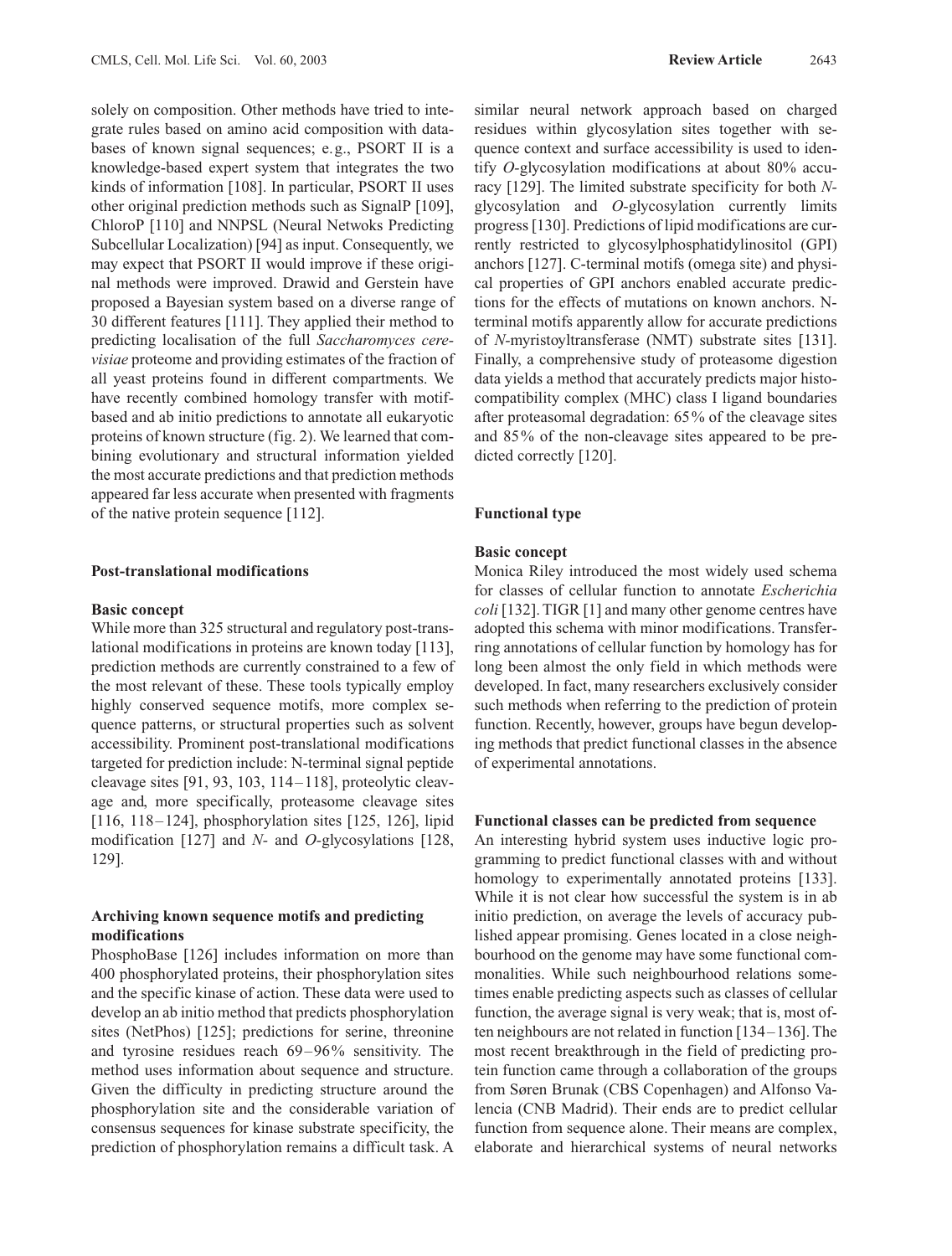[137]. A first group of networks is used to identify 'sequence features' (such as protein length or amino acid composition) that optimally separate between any two types of functional classes. These basic predictions are then combined into a final prediction step, again through neural networks. The authors applied their method to annotating functional classes for all human proteins. For example, the prion protein is predicted to belong to the 'transport and binding category' and to 'not have enzymatic activity'. This appears compatible with the observation that prion binds and transports copper, while no catalytic activity has ever been observed [138]. Recently, the Brunak group has applied its new concepts to identifying novel enzymes in archae [139] and to predicting the functional type of all human proteins according to the GO classification [140]. The most impressive news from these groundbreaking methods is that aspects of function can be predicted without homology, that is, for completely uncharacterised proteins.

#### **Protein-protein interactions**

#### **Basic concept**

Every protein has a biological function, yet most of the biological functions are carried out by groups of proteins interacting in complex networks. Interactions between proteins can be physical (i.e., by chemically binding each other or by binding together to a third substrate), or they can be functional (e.g., by controlling each others' expression or by participating in the same biochemical pathway). To fully understand the molecular mechanism that underlies a certain biological function (or malfunction), we need to decipher the meticulous networks of protein interactions that underlie these mechanisms. Therefore, an extensive research effort is invested in both experimental and computational methods that unravel protein-protein interactions [14, 29, 141–157]. Particularly, many methods and databases attempt to draw complete maps of interactions for entire proteomes. Once it is known with which other proteins a newly discovered protein interacts, it will be easier to predict its function. Furthermore, it is hoped that these interaction maps will surrender the secrets of biological processes and enhance the understanding of the underlying molecular mechanisms. A complete picture of all the proteins that are involved in a certain biological process would also break new ground in drug development by identifying new targets for drugs.

## **Databases and data-mining techniques compile existing information**

A vast amount of information about protein-protein interactions already exists in the literature. However, this information is scattered across millions of text pages of scientific publications. A few different enterprises are aimed at extracting this information from the literature [14, 150–152, 158–162]. The DIP database [162] is an example of a database that is dedicated to protein interactions. The curators of DIP manually survey the literature to find experimentally determined interactions. They also employ automatic techniques to obtain data from other databases. Other approaches to this problem use naturallanguage-processing algorithms as well as other computational methods to automatically extract interaction information from scientific papers [13, 14, 158–160, 163–165]. SUISEKI, a system for information extraction on interactions [159], is reported to successfully extract 70–80% of the interactions in a large corpus of scientific abstracts.

# **Computational approaches predict protein-protein interactions**

Many groups attempt to develop computational methods that predict protein-protein interactions in silico [14, 134] (fig. 3). Although not all proteins that come from neighbouring genes on the genome interact with one another, gene location occasionally reveals true protein-protein interactions [166, 167]. Another approach screens genomes for sequences that appear as two different chains in one genome and are fused to create a single protein-chain in another genome that is evolutionarily younger [168, 169]. The assumption is that evolution fused these two proteins into a single one because they interact with one another. Another comparative method searches for pairs of proteins that always occur together in all known genomes; that is, there is no genome in which only one of the two proteins occurs [168, 170]. These types of protein pairs are very likely to interact. Using these two methods, Eisenberg et al. [168] proposed thousands of protein pairs that may interact. However, there are no confirmed statistics regarding the reliability of the predictions of these methods. The assumption that interacting proteins co-evolve gave rise to other prediction methods. One specific implementation uses the observation that interacting proteins sometimes have phylogenetic trees that are mirror images of each other [171–173]. Alfonso Valencia and his group introduced an approach based on the assumption that interacting proteins evolve together; hence, the mutations that occur in two interacting proteins along evolution should be correlated. First, they demonstrated that such correlated mutations could distinguish between correct and incorrect docking solutions [174]. Then they developed a method that predicts protein-protein interaction partners by analysing the correlation between the mutations in different proteins across different species [175]. Preliminary results indicate that the predictions of these methods have a low false-negative rate. Sprinzak and Margalit [176]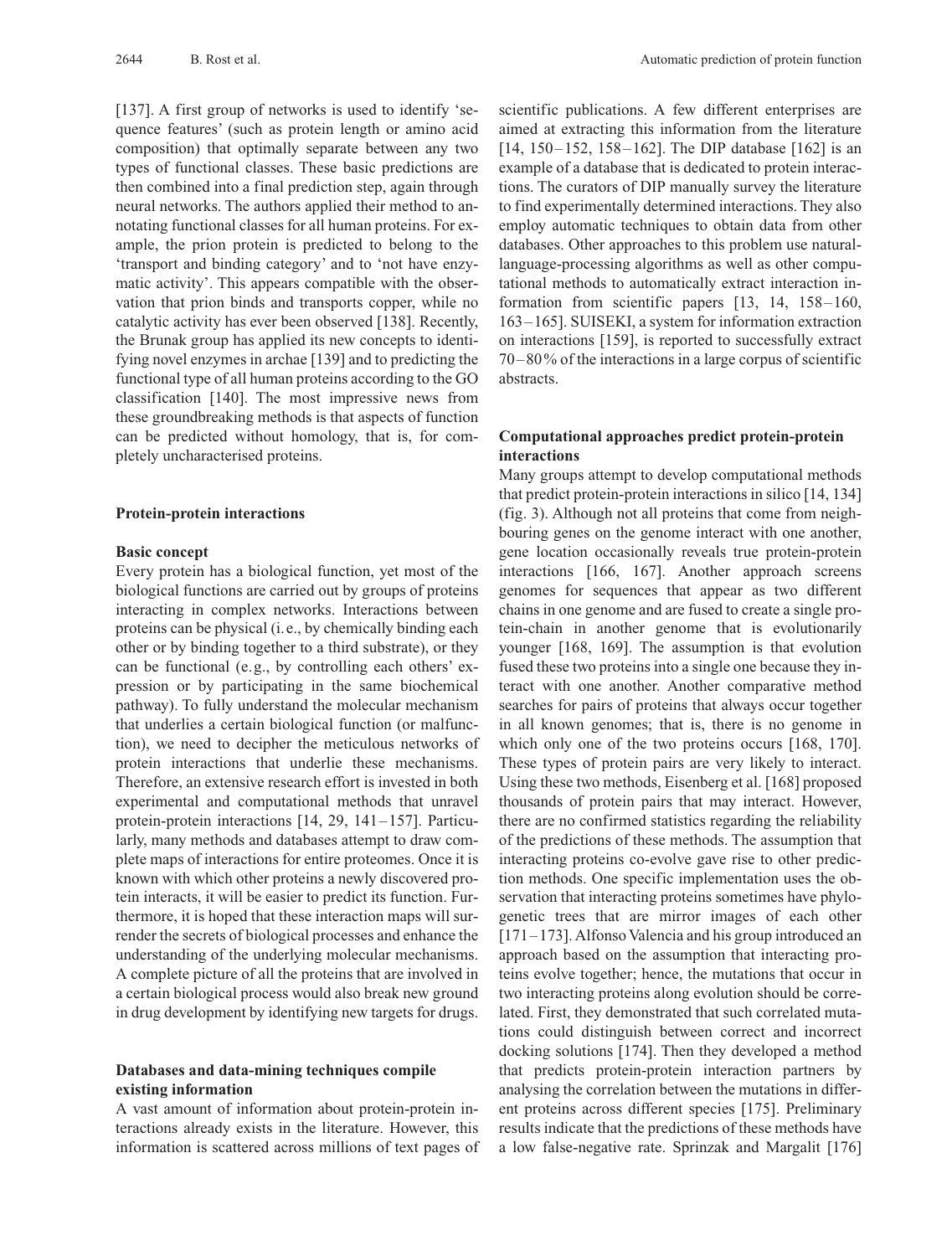

Figure 3. Methods predicting protein-protein interactions. (*A*) Genomic profiles [168, 170]: entire genomes are searched for the presence of each protein; the table represents the presence (1) or absence (0) of a certain protein in a given genome. If two proteins have an identical pattern, that is, neither of them appears in any of the genomes without the other, the method assumes that they interact. (*B*) Rosetta stone [168, 169]: if two separate proteins 1 and 2 are in genome A, and the same two are merged as one single protein in genome B, the method assumes that proteins 1 and 2 interact with one another. (*C*) Correlated mutations [174]: if a particular pair of interacting residues is important to maintain the interaction between protein 1 and 2, we might expect to find examples of mutations that are correlated between 1 and 2; for example, a positive acid in protein 1 salt-bridging a negative acid in 2 might be mutated to a negative acid. This could be compensated by a reverse mutation of the negative acid into a positive acid in protein 2. A refined version of this basic idea is implemented in methods that predict protein-protein interaction sites and interaction pairs based on correlated mutations. (*D*) Sequence signatures [176, 177]: sequence motifs are marked in pairs of proteins that interact. The likelihood of interaction between every pair of motifs is used to predict interactions between the proteins carrying these motifs.

predicted protein-protein interactions based on a very simple concept: assume we experimentally know that proteins P1 and P2 interact and that both contain the particular motifs or domains M1 and M2. If we find the same motifs in proteins  $P1'$  and  $P2'$ , we might suspect that  $P1'$ and P2<sup> $\prime$ </sup> also interact. The method can be improved by adding filters that take into account entire networks by skewing the probability for the prediction of the interaction between P1¢ and P2¢ according to how often this combination is observed in an organism [177]. Aloy and Russell use alignments and 3D structures of known interactions to predict possible binding partners [178]. Given a 3D structure of a complex, they assess the likelihood that homologues are involved in similar interactions. An extension of this concept has been proposed by Skolnick et al., who applied algorithms developed to detect more distant sequence relations (threading) to identify binding partners given an experimentally known 3D complex [179]. However, the major restriction of all these methods is that each of them is applicable only to a limited set of proteins. Another shortcoming of most methods is that they merely indicate whether a pair of proteins is in interaction, but they do not identify the interaction sites, a crucial piece of information for molecular research.

#### **Conclusions**

## **Homology transfer of function: use with extreme caution!**

No matter what definition of 'the function' or 'the fold' of a protein you may have, function clearly involves fewer residues directly. Therefore, random mutations are more likely to influence function than structure. In other words, when proteins diverge they will, on average, lose their function before they lose their fold. This makes it more difficult for computational biology to predict function than to predict structure. Despite this problem, the most accurate means of predicting function for particular proteins undoubtedly is the expert-controlled transfer of experimental annotations through homology [25]. However, in the context of automatic, non-expert and/or proteomewide searches, homology transfer becomes problematic. On the one hand, we need very high levels of sequence similarity to reliably infer aspects of function through homology (fig. 1A). On the other hand, the likelihood of finding close homologues is exponentially smaller than that of finding more divergent homologues (fig. 1D). Thus, we find relatively few homologues of known function that allow transfer at very high accuracy. Many estimates for the functional coverage of entire genomes appear optimistically high by accepting very high error rates. An additional complication is that computational biology has to establish thresholds for accuracy of trans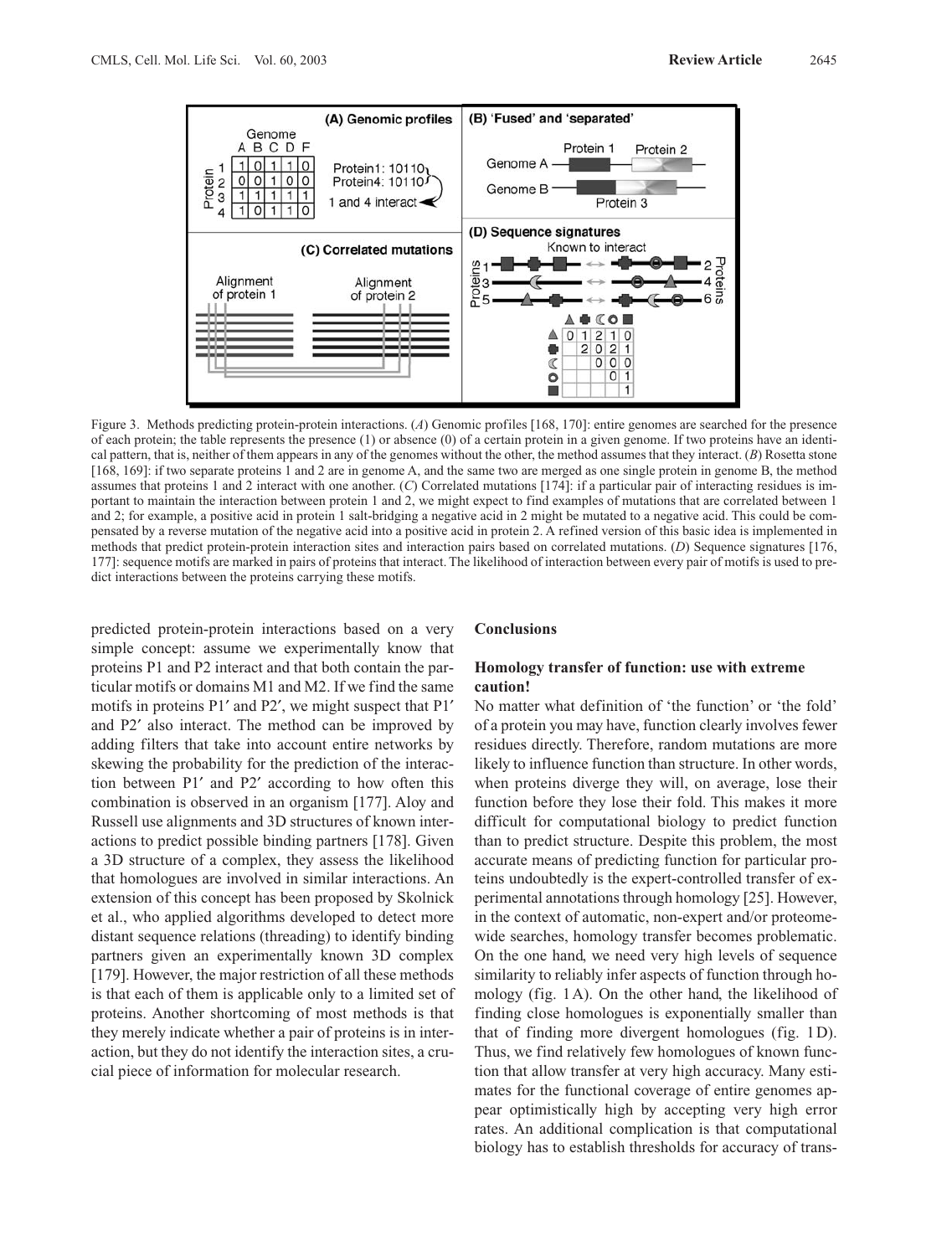ferring function by homology for any aspect of function. Due to the lack of experimental data in general, and of machine-readable data in particular, such analyses have just begun over the last few years. What we can learn from the large-scale analyses for the few aspects is extreme caution in transferring function by homology!

## **Ab initio prediction of function: first successes scored**

For some aspects of function, such as subcellular localisation, ab initio prediction methods have been pursued for a while. However, for most aspects of function the transfer by homology has long been the only means. Thus, overall the field of predicting function in silico is still at its infancy. Nevertheless, a few very promising methods have been proposed recently. Methods that predict subcellular localisation are becoming increasingly accurate; methods that predict post-translational modifications are becoming increasingly useful and comprehensive, although the vast majority of post-translational modifications experimentally observed has not been covered yet. The first breakthroughs have been made in predicting protein-protein interactions and cellular function from sequence. In combination, all those novel methods may aid the advance of molecular biology considerably. Given that the appetite of molecular and medical biologists for functional annotations grows with the exponential increase in the number of known proteomes, the recent advances in computational biology are falling on fertile ground.

*Acknowledgements.* Particular thanks to Arthur Lesk (MRC, Cambridge, England) for essential comments and for making his master review available to us before publication. Our work was supported by the grants 1-P50-GM62413-01 and RO1-GM63029-01 from the National Institutes of Health (NIH), and the grant DBI-0131168 from the National Science Foundation (NSF). Last but not least, thanks to the GeneOntology team around Michael Ashburner (Cambridge, England) for their gargantuan effort, to Amos Bairoch (SIB, Geneva), Rolf Apweiler (EBI, Hinxton), Phil Bourne (University of California, San Diego) and their crews for maintaining excellent databases, and to all experimentalists who enable computational biology by making their data publicly available.

- 1 Fleischmann R. D., Adams M. D., White O., Clayton R. A., Kirkness E. F., Kerlavage A. R. et al. (1995) Whole-genome random sequencing and assembly of *Haemophilus influenzae* Rd. Science **269:** 496–512
- 2 Liu J. and Rost B. (2001) Comparing function and structure between entire proteomes. Protein Sci. **10:** 1970–1979
- 3 Carter P., Liu J. and Rost B. (2003) PEP: predictions for entire proteomes. Nucleic Acids Res. **31:** 410–413
- 4 Pruess M., Fleischmann W., Kanapin A., Karavidopoulou Y., Kersey P., Kriventseva E. et al. (2003) The Proteome analysis database: a tool for the in silico analysis of whole proteomes. Nucleic Acids Res. **31:** 414–417
- 5 Reference removed in proof
- 6 Koonin E. V. (2001) Computational genomics. Curr. Biol. **11:** R155–R158
- 7 Andrade M. A. and Bork P. (2000) Automated extraction of information in molecular biology. FEBS Lett. **476:** 12–17
- Lewis S., Ashburner M. and Reese M. G. (2000) Annotating eukaryote genomes. Curr. Opin. Str. Biol. **10:** 349–354
- 9 Fleischmann W., Moller S., Gateau A. and Apweiler R. (1999) A novel method for automatic functional annotation of proteins. Bioinformatics **15:** 228–233
- 10 Luscombe N. M., Laskowski R. A. and Thornton J. M. (2001) Amino acid-base interactions: a three-dimensional analysis of protein-DNA interactions at an atomic level. Nucleic Acids Res. **29:** 2860–2874
- 11 Thornton J. M. (2001) From genome to function. Science **292:** 2095–2097
- 12 Holm L. and Sander C. (1999) Protein folds and families: sequence and structure alignments. Nucleic Acids Res. **27:** 244– 247
- 13 Valencia A. (2002) Bioinformatics: biology by other means. Bioinformatics **18:** 1551–1552
- 14 Valencia A. and Pazos F. (2002) Computational methods for the prediction of protein interactions. Curr. Opin. Str. Biol. **12:** 368–373
- 15 Liu J. and Rost B. (2002) Target space for structural genomics revisited. Bioinformatics **18:** 922–933
- 16 Teichmann S. A., Chothia C. and Gerstein M. (1999) Advances in structural genomics. Curr. Opin. Str. Biol. **9:** 390–399
- 17 Vitkup D., Melamud E., Moult J. and Sander C. (2001) Completeness in structural genomics. Nat. Struct. Biol. **8:** 559– 566
- 18 Moult J. and Melamud E. (2000) From fold to function. Curr. Opin. Str. Biol. **10:** 384–389
- 19 Wolf Y., Brenner S., Bash P. and Koonin E. (1999) Distribution of protein folds in the three superkingdoms of life. Genome Res. **9:** 17–26
- 20 Gerstein M. and Levitt M. (1997) A structural census of the current population of protein sequences. Proc. Natl. Acad. Sci. USA **94:** 11911–11916
- 21 Andrade M. A., Brown N. P., Leroy C., Hoersch S., de Daruvar A., Reich C. et al. (1999) Automated genome sequence analysis and annotation. Bioinformatics **15:** 391–412
- 22 Bork P., Ouzounis C., Sander C., Scharf M., Schneider R. and Sonnhammer E. (1992) What's in a genome? Nature **358:** 287
- 23 Iliopoulos I., Tsoka S., Andrade M. A., Janssen P., Audit B., Tramontano A. et al. (2001) Genome sequences and great expectations. Genome Biol. **2:** interactions 2000
- 24 Airozo D., Allard R., Brylawski B., Canese K., Kenton D., Knecht L. et al. (1999) MEDLINE, vol. 1999. National Library of Medicine (NLM)
- 25 Whisstock J. C. and Lesk A. M. (2003) Prediction of protein function from protein sequence and structure. Quart. Rev. Biophys. in press
- 26 Casari G., Sander C. and Valencia A. (1995) A method to predict functional residues in proteins. Nat. Struct. Biol. **2:** 171– 178
- 27 del Sol Mesa A., Pazos F. and Valencia A. (2003) Automatic methods for predicting functionally important residues. J. Mol. Biol. **326:** 1289–1302
- 28 Lichtarge O., Bourne H. R. and Cohen F. E. (1996) An evolutionary trace method defines binding surfaces common to protein families. J. Mol. Biol. **257:** 342–358
- 29 Lichtarge O. and Sowa M. E. (2002) Evolutionary predictions of binding surfaces and interactions. Curr. Opin. Str. Biol. **12:**  $21 - 27$
- 30 Pupko T., Bell R. E., Mayrose I., Glaser F. and Ben-Tal N. (2002) Rate4Site: an algorithmic tool for the identification of functional regions in proteins by surface mapping of evolutionary determinants within their homologues. Bioinformatics **18:** S71–S77
- 31 Glaser F., Pupko T., Paz I., Bell R. E., Bechor-Shental D., Martz E. et al. (2003) ConSurf: identification of functional re-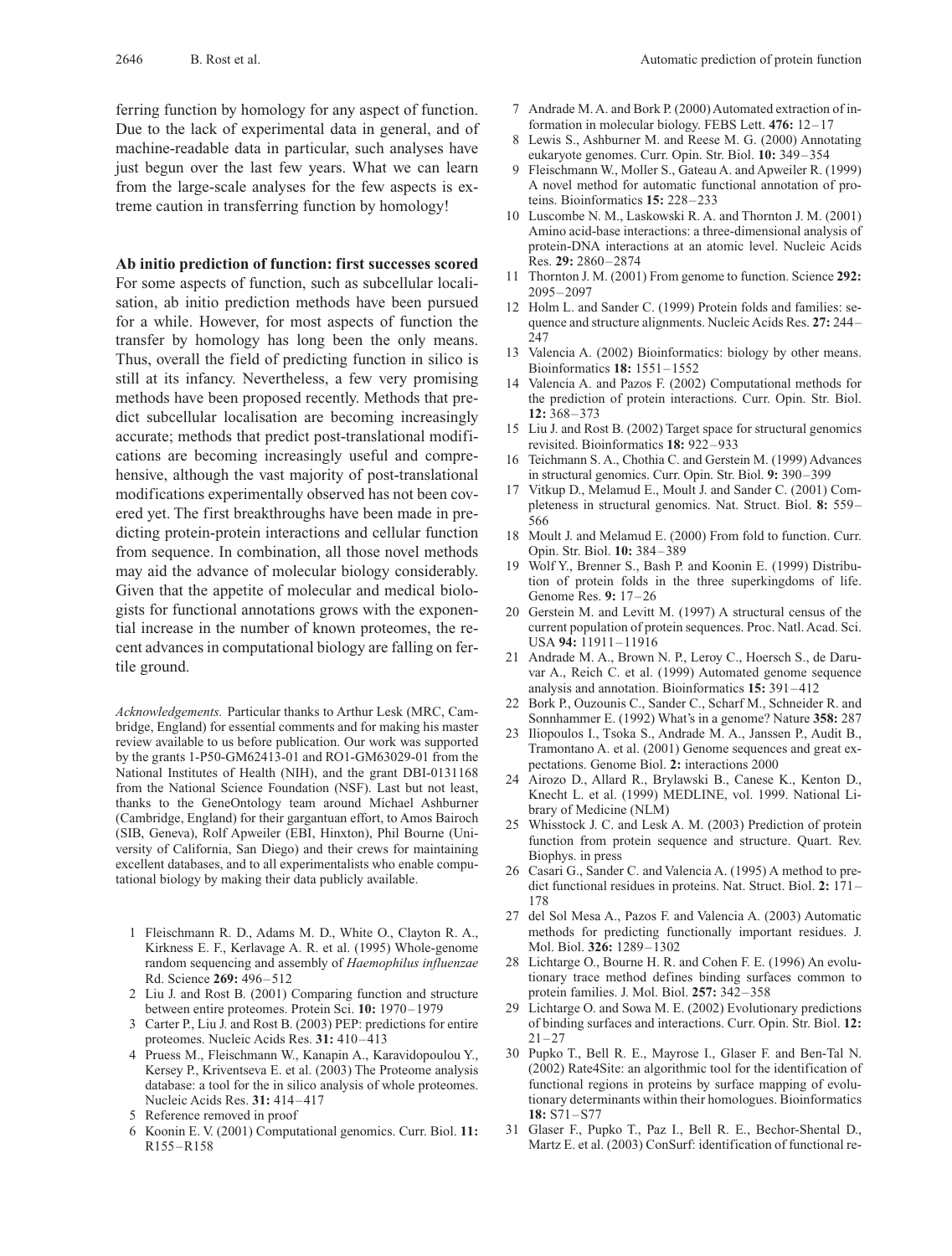gions in proteins by surface-mapping of phylogenetic information. Bioinformatics **19:** 163–164

- 32 Mizuguchi K., Deane C. M., Blundell T. L., Johnson M. S. and Overington J. P. (1998) JOY: protein sequence-structure representation and analysis. Bioinformatics **14:** 617–623
- 33 Andersen C. A. F., Palmer A. G., Brunak S. and Rost B. (2002) Continuum secondary structure captures protein flexibility. Structure **10:** 175–184
- 34 Boeckmann B., Bairoch A., Apweiler R., Blatter M. C., Estreicher A., Gasteiger E. et al. (2003) The SWISS-PROT protein knowledgebase and its supplement TrEMBL in 2003. Nucleic Acids Res. **31:** 365–370
- 35 Junker V., Contrino S., Fleischmann W., Hermjakob H., Lang F., Magrane M. et al. (2000) The role SWISS-PROT and TrEMBL play in the genome research environment. J. Biotechnol. **78:** 221–234
- 36 Stoesser G., Baker W., van Den Broek A., Camon E., Garcia-Pastor M., Kanz C. et al. (2001) The EMBL nucleotide sequence database. Nucleic Acids Res. **29:** 17–21
- 37 Apweiler R. (2000) Protein sequence databases. Adv. Protein Chem. **54:** 31–71
- 38 Tamames J., Clark D., Herrero J., Dopazo J., Blaschke C., Fernandez J. M. et al. (2002) Bioinformatics methods for the analysis of expression arrays: data clustering and information extraction. J. Biotechnol. **98:** 269–283
- 39 Sigrist C. J., Cerutti L., Hulo N., Gattiker A., Falquet L., Pagni M. et al. (2002) PROSITE: a documented database using patterns and profiles as motif descriptors. Briefing Bioinf. **3:** 265–274
- 40 Frishman D., Kaps A. and Mewes H. W. (2002) Online genomics facilities in the new millennium. Pharmacogenomics **3:** 265–271
- 41 Kriventseva E. V., Biswas M. and Apweiler R. (2001) Clustering and analysis of protein families. Curr. Opin. Str. Biol. **11:** 334–339
- 42 Liu J. and Rost B. (2003) Domains, motifs and clusters in the protein universe. Curr. Opin. Chem. Biol. **7:** 5–11
- 43 Xu D., Xu Y. and Uberbacher E. C. (2000) Computational tools for protein modeling. Curr. Protein Pept. Sci. **1:** 1–21
- 44 Rost B. (2002) Enzyme function less conserved than anticipated. J. Mol. Biol. **318:** 595–608
- 45 Kallberg Y. and Persson B. (1999) KIND-a non-redundant protein database. Bioinformatics **15:** 260–261
- 46 Kriventseva E. V., Servant F. and Apweiler R. (2003) Improvements to CluSTr: the database of SWISS-PROT+TrEMBL protein clusters. Nucleic Acids Res. **31:** 388–389
- 47 Henikoff S., Henikoff J. G. and Pietrokovski S. (1999) Blocks+: a non-redundant database of protein alignment blocks derived from multiple compilations. Bioinformatics **15:** 471–479
- 48 O'Donovan C., Martin M. J., Glemet E., Codani J. J. and Apweiler R. (1999) Removing redundancy in SWISS-PROT and TrEMBL. Bioinformatics **15:** 258–259
- 49 Li W., Jaroszewski L. and Godzik A. (2001) Clustering of highly homologous sequences to reduce the size of large protein databases. Bioinformatics **17:** 282–283
- 50 Mika S. and Rost B. (2003) UniqueProt: creating representative protein sequence sets. Nucleic Acids Res. **31:** 3789–3791
- 51 Harrison P. M., Bamborough P., Daggett V., Prusiner S. and Cohen F. E. (1997) The prion folding problem. Curr. Opin. Str. Biol. **7:** 53–59
- 52 Gaasterland T. and Sensen C. W. (1996) Fully automated genome analysis that reflects user needs and preferences. A detailed introduction to the MAGPIE system architecture. Biochimie **78:** 302–310
- 53 Eisenberg D., Marcotte E. M., Xenarios I. and Yeates T. O. (2000) Protein function in the post-genomic era. Nature **405:** 823–826
- 54 Ashburner M., Blake J. A., Botstein D., Butler H., Cherry J. M., Davis A. P. et al. (2000) Gene ontology: tool for the unification of biology. The gene ontology consortium. Nat. Genet. **25:** 25–29
- 55 Todd A. E., Orengo C. A. and Thornton J. M. (2001) Evolution of function in protein superfamilies, from a structural perspective. J. Mol. Biol. **307:** 1113–1143
- 56 O'Donovan C., Martin M. J., Gattiker A., Gasteiger E., Bairoch A. and Apweiler R. (2002) High-quality protein knowledge resource: SWISS-PROT and TrEMBL. Briefing Bioinf. **3:** 275–284
- 57 Wrzeszczynski K. O. and Rost B. (2003) Cataloguing proteins in cell cycle control. In: Cell Cycle Checkpoint Control Protocols, pp. 219–233, Lieberman, H. (ed), Humana Press, Totowa, NJ
- 58 Devos D. and Valencia A. (2000) Practical limits of function prediction. Proteins **41:** 98–107
- 59 Nair R. and Rost B. (2002) Sequence conserved for sub-cellular localization. Protein Sci. **11:** 2836–2847
- 60 Pawlowski K., Jaroszewski L., Rychlewski L. and Godzik A. (2000) Sensitive sequence comparison as protein function predictor. Pac. Symp. Biocomput. **8:** 42–53
- 61 Shah I. and Hunter L. (1997) Fifth International Conference on Intelligent Systems for Molecular Biology, Halkidiki, Greece
- 62 Wilson C. A., Kreychman J. and Gerstein M. (2000) Assessing annotation transfer for genomics: quantifying the relations between protein sequence, structure and function through traditional and probabilistic scores. J. Mol. Biol. **297:** 233–249
- 63 Reference removed in proof
- 64 Ouzounis C., Perez-Irratxeta C., Sander C. and Valencia A. (1998) Are binding residues conserved? Pac. Symp. Biocomput. **3:** 399–410
- 65 Casari G., Andrade M. A., Bork P., Boyle J., Daruvar A., Ouzounis C. et al. (1995) Challenging times for bioinformatics. Nature **376:** 647–648
- 66 Ouzounis C., Casari G., Sander C., Tamames J. and Valencia A. (1996) Computational comparisons of model genomes. Trends Biotechnol. **14:** 280–285
- 67 Kyrpides N. C. and Ouzounis C. A. (1999) Whole-genome sequence annotation: 'Going wrong with confidence'. Mol. Microbiol. **32:** 886–887
- 68 Kyrpides N. C. and Ouzounis C. A. (1998) Errors in genome reviews. Science **281:** 1457
- 69 Mushegian A. R. (2000) Annotations of biochemically uncharacterized open reading frames (ORFs). Mol. Microbiol. **35:** 697–698
- 70 Tamames J., Gonzalez-Moreno M., Mingorance J., Valencia A. and Vicente M. (2001) Bringing gene order into bacterial shape. Trends Genet. **17:** 124–126
- 71 Devos D. and Valencia A. (2001) Intrinsic errors in genome annotation. Trends Genet. **17:** 429–431
- 72 Galperin M. Y. and Koonin E. V. (1998) Sources of systematic error in functional annotation of genomes: domain rearrangement, non-orthologous gene displacement and operon disruption. In Silico Biol. **1:** 55–67
- 73 Brenner S. E. (1999) Errors in genome annotation. Trends Genet. **15:** 132–133
- 74 Iyer L. M., Aravind L., Bork P., Hofmann K., Mushegian A. R., Zhulin I. B. et al. (2001) Quod erat demonstrandum? The mystery of experimental validation of apparently erroneous computational analyses of protein sequences. Genome Biol. **2:** RESEARCH0051
- 75 Webb E. C. (1992) Enzyme Nomenclature 1992. Recommendations of the Nomenclature Committee of the International Union of Biochemistry and Molecular Biology, Academic Press, New York
- 76 Mewes H. W., Frishman D., Guldener U., Mannhaupt G., Mayer K., Mokrejs M. et al. (2002) MIPS: a database for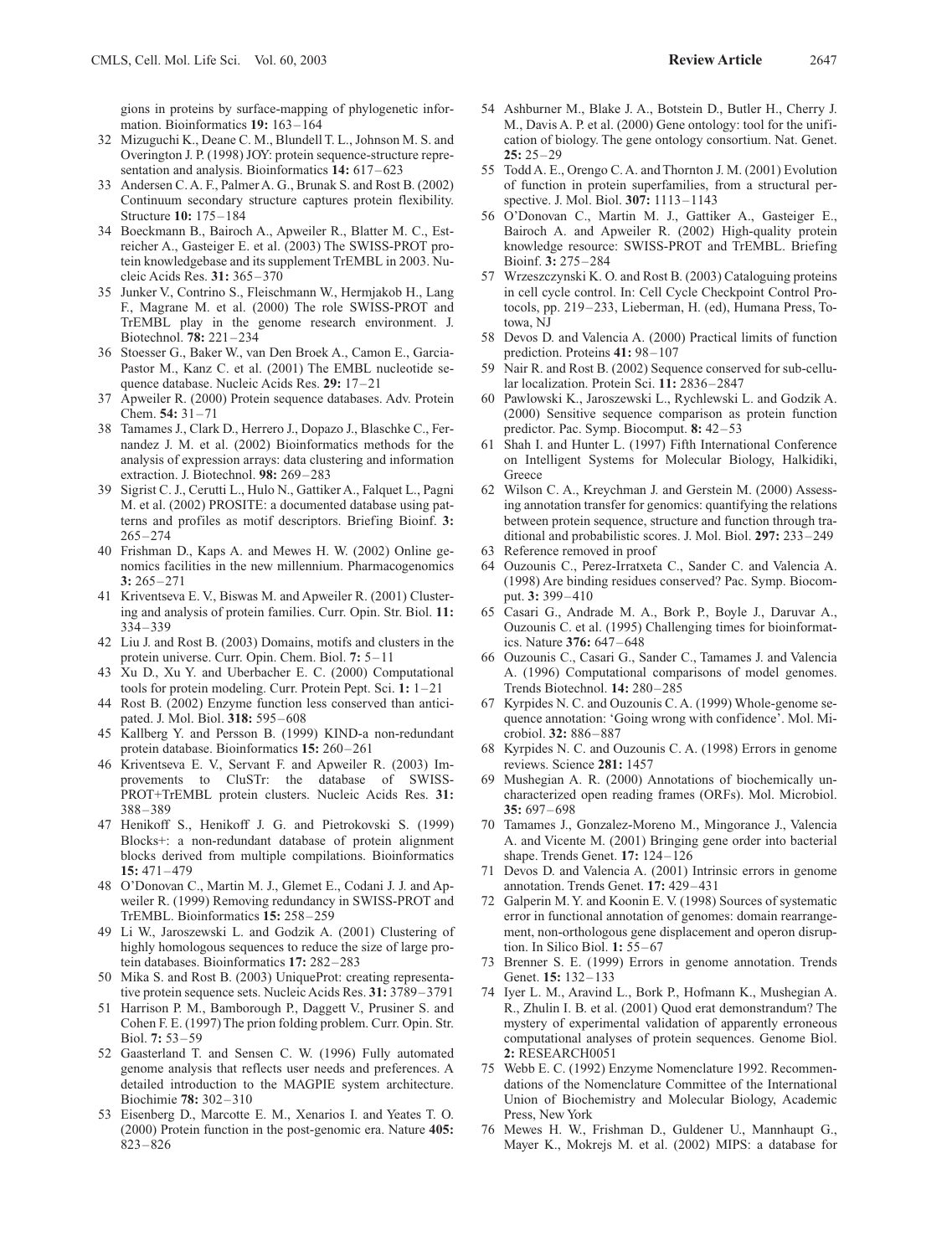genomes and protein sequences. Nucleic Acids Res. **30:** 31– 34

- 77 Eisenhaber F. and Bork P. (1998) Wanted: subcellular localization of proteins based on sequence. Trends Cell Biol. **8:** 169–170
- 78 Tsoka S. and Ouzounis C. A. (2001) Functional versatility and molecular diversity of the metabolic map of *Escherichia coli*. Genome Res. **11:** 1503–1510
- 79 Rost B. (1999) Twilight zone of protein sequence alignments. Prot. Eng. **12:** 85–94
- 80 Sander C. and Schneider R. (1991) Database of homology-derived structures and the structural meaning of sequence alignment. Proteins **9:** 56–68
- 81 Nielsen H., Engelbrecht J., von Heijne G. and Brunak S. (1996) Defining a similarity threshold for a functional protein sequence pattern: the signal peptide cleavage site. Proteins **24:** 165–177
- 82 Altschul S., Madden T., Shaffer A., Zhang J., Zhang Z., Miller W. et al. (1997) Gapped Blast and PSI-Blast: a new generation of protein database search programs. Nucleic Acids Res. **25:** 3389–3402
- 83 Berman H. M., Westbrook J., Feng Z., Gilliland G., Bhat T. N., Weissig H. et al. (2000) The protein data bank. Nucleic Acids Res. **28:** 235–242
- 84 Przybylski D. and Rost B. (2002) Alignments grow, secondary structure prediction improves. Proteins **46:** 195–205
- 85 Bateman A., Birney E., Cerruti L., Durbin R., Etwiller L., Eddy S. R. et al. (2002) The Pfam protein families database. Nucleic Acids Res. **30:** 276–280
- 86 Haft D. H., Selengut J. D. and White O. (2003) The TIGR-FAMs database of protein families. Nucleic Acids Res. **31:** 371– 373
- 87 Mattaj I. W. and Englmeier L. (1998) Nucleocytoplasmic transport: the soluble phase. Annu. Rev. Biochem. **67:** 265– 306
- Schatz G. and Dobberstein B. (1996) Common principles of protein translocation across membranes. Science **271:** 1519– 1526
- 89 Pelham H. R. and Rothman J. E. (2000) The debate about transport in the Golgi – two sides of the same coin? Cell **102:** 713–719
- 90 Nakai K. (2000) Protein sorting signals and prediction of subcellular localization. Adv. Protein Chem. **54:** 277–344
- 91 Nielsen H., Brunak S. and von Heijne G. (1999) Machine learning approaches for the prediction of signal peptides and other protein sorting signals. Prot. Eng. **12:** 3–9
- 92 Emanuelsson O., von Heijne G. and Schneider G. (2001) Analysis and prediction of mitochondrial targeting peptides. Methods Cell Biol. **65:** 175–187
- 93 Menne K. M., Hermjakob H. and Apweiler R. (2000) A comparison of signal sequence prediction methods using a test set of signal peptides. Bioinformatics **16:** 741–742
- 94 Reinhardt A. and Hubbard T. (1998) Using neural networks for prediction of the subcellular location of proteins. Nucleic Acids Res. **26:** 2230–2235
- 95 Gaasterland T. and Oprea M. (2001) Whole-genome analysis: annotations and updates. Curr. Opin. Str. Biol. **11:** 377–381
- Cokol M., Nair R. and Rost B. (2000) Finding nuclear localisation signals. EMBO Rep. **1:** 411–415
- 97 Nair R., Carter P. and Rost B. (2003) NLSdb: database of nuclear localization signals. Nucleic Acids Res. **31:** 397–399
- 98 Nishikawa K. and Ooi T. (1982) Correlation of the amino acid composition of a protein to its structural and biological characteristics. J. Biochem. **91:** 1821–1824
- 99 Nakashima H. and Nishikawa K. (1992) The amino acid composition is different between the cytoplasmic and extracellular sides in membrane proteins. FEBS Lett. **303:** 141–146
- 100 Nakai K. and Kanehisa M. (1991) Expert system for predicting protein localization sites in gram-negative bacteria. Proteins **11:** 95–110
- 101 Nakai K. and Kanehisa M. (1992) A knowledge base for predicting protein localization sites in eukaryotic cells. Genomics **14:** 897–911
- 102 Horton P. and Nakai K. (1996) Fourth International Conference on Intelligent Systems for Molecular Biology, St. Louis,  $MO$
- 103 Claros M. G. and Vincens P. (1995) Computational method to predict mitochondrially imported proteins and their transit peptides. Eur. J. Biochem. **241:** 779–786
- 104 Hua S. and Sun Z. (2001) Support vector machine approach for protein subcellular localization prediction. Bioinformatics **17:** 721–728
- 105 Cedano J., Aloy P., Pérez-Pons J. A. and Querol E. (1997) Relation between amino acid composition and cellular location of proteins. J. Mol. Biol. **266:** 594–600
- 106 Mott R., Schultz J., Bork P. and Ponting C. P. (2002) Predicting protein cellular localization using a domain projection method. Genome Res. **12:** 1168–1174
- 107 Marcotte E. M., Xenarios I., van Der Bliek A. M. and Eisenberg D. (2000) Localizing proteins in the cell from their phylogenetic profiles. Proc. Natl. Acad. Sci. USA **97:** 12115– 12120
- 108 Nakai K. and Horton P. (1999) PSORT: a program for detecting sorting signals in proteins and predicting their subcellular localization. Trends Biochem. Sci. **24:** 34–36
- Nielsen H., Engelbrecht J., Brunak S. and von Heijne G. (1997) Identification of prokaryotic and eukaryotic signal peptides and prediction of their cleavage sites. Prot. Eng. **10:** 1–6
- 110 Emanuelsson O., Nielsen H. and von Heijne G. (1999) ChloroP, a neural network-based method for predicting chloroplast transit peptides and their cleavage sites. Protein Sci. **8:** 978–984
- 111 Drawid A. and Gerstein M. (2000) A Bayesian system integrating expression data with sequence patterns for localizing proteins: comprehensive application to the yeast genome. J. Mol. Biol. **301:** 1059–1075
- 112 Nair R. and Rost B. (2003) Better prediction of sub-cellular localization by combining evolutionary and structural information. Proteins, in press
- 113 Garavelli J. S. (2003) The RESID Database of Protein Modifications: 2003 developments. Nucleic Acids Res. **31:** 499– 501
- 114 Ladunga I., Czakó F., Csabai I. and Geszti T. (1991) Improving signal peptide prediction accuracy by simulated neural network. CABIOS **7:** 485–487
- 115 Schneider G. (1999) How many potentially secreted proteins are contained in a bacterial genome? Gene **237:** 113–121
- 116 Jagla B. and Schuchhardt J. (2000) Adaptive encoding neural networks for the recognition of human signal peptide cleavage sites. Bioinformatics **16:** 245–250
- 117 Emanuelsson O., Nielsen H., Brunak S. and von Heijne G. (2000) Predicting subcellular localization of proteins based on their N-terminal amino acid sequence. J. Mol. Biol. **300:** 1005–1016
- 118 Nakai K. (2001) Prediction of in vivo fates of proteins in the era of genomics and proteomics. J. Struct. Biol. **134:** 103–116
- Wrede P., Landt O., Klages S., Fatemi A., Hahn U. and Schneider G. (1998) Peptide design aided by neural networks: biological activity of artificial signal peptidase I cleavage sites. Biochemistry **37:** 3588–3593
- 120 Kesimir C., Nussbaum A. K., Schild H., Detours V. and Brunak S. (2002) Prediction of proteasome cleavage motifs by neural networks. Prot. Eng. **15:** 287–296
- 121 Graber J. H., McAllister G. D. and Smith T. F. (2002) Probabilistic prediction of *Saccharomyces cerevisiae* mRNA 3¢ processing sites. Nucleic Acids Res. **30:** 1851–1858
- 122 Cai Y. D., Yu H. and Chou K. C. (1998) Artificial neural network method for predicting HIV protease cleavage sites in protein. J. Protein Chem. **17:** 607–615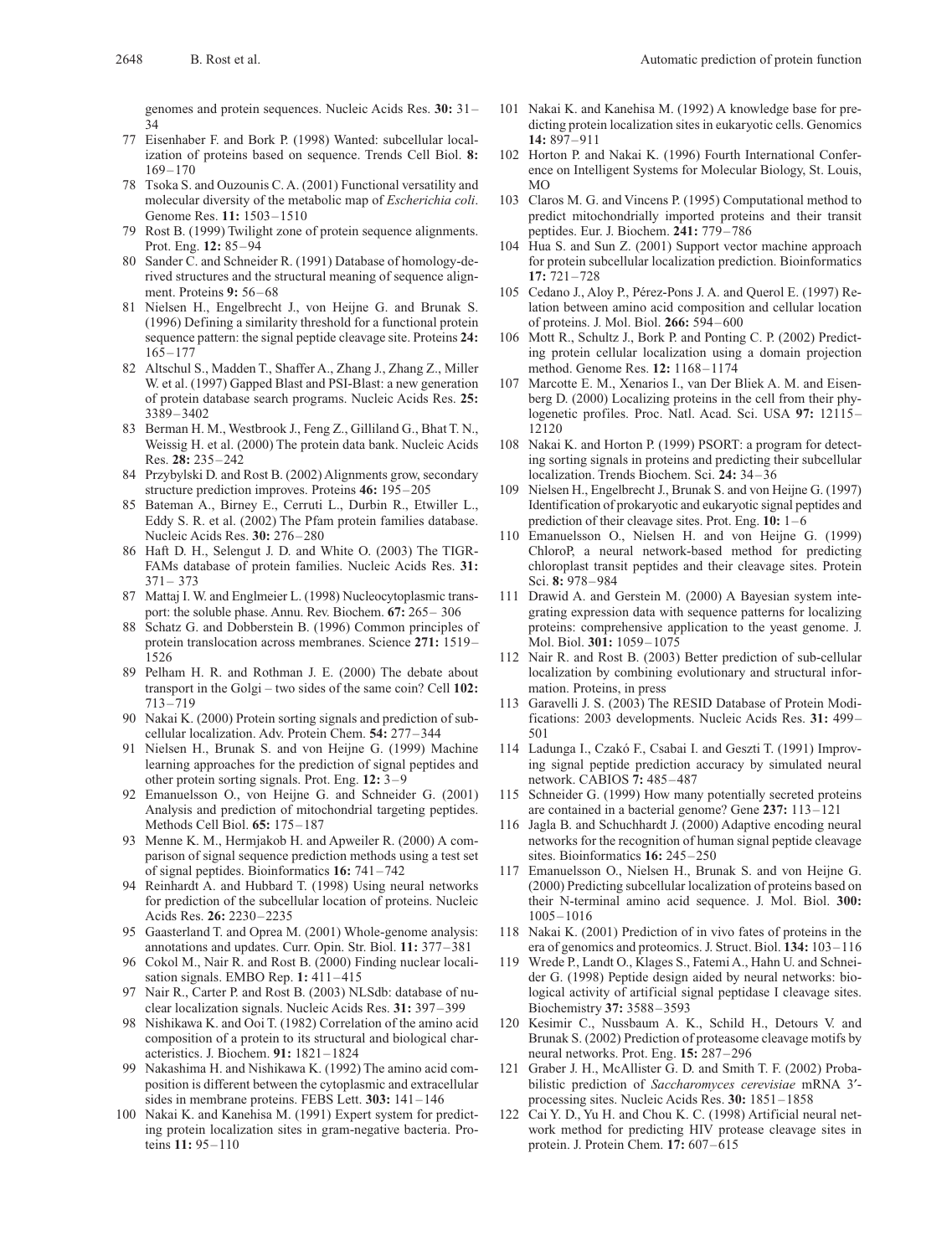- 124 Nussbaum A. K., Kuttler C., Hadeler K. P., Rammensee H. G. and Schild H. (2001) PAProC: a prediction algorithm for proteasomal cleavages available on the www. Immunogenetics **53:** 87–94
- 125 Blom N., Gammeltoft S. and Brunak S. (1999) Sequence and structure-based prediction of eukaryotic protein phosphorylation sites. J. Mol. Biol. **294:** 1351–1362
- 126 Kreegipuu A., Blom N. and Brunak S. (1999) PhosphoBase, a database of phosphorylation sites: release 2.0. Nucleic Acids Res. **27:** 237–239
- 127 Eisenhaber B., Bork P. and Eisenhaber F. (2001) Post-translational GPI lipid anchor modification of proteins in kingdoms of life: analysis of protein sequence data from complete genomes. Prot. Eng. **14:** 17–25
- 128 Gupta R. and Brunak S. (2002) Prediction of glycosylation across the human proteome and the correlation to protein function. Pac. Symp. Biocomput. 310–322
- 129 Hansen J., Lund O., Tolstrup N., Gooley A. A., Williams K. L. and Brunak S. (1998) NetOglyc: Prediction of mucin type Oglycosylation sites based on sequence context and surface accessibility. Glycoconjugate J. **15:** 115–130
- 130 Christlet T. H., Biswas M. and Veluraja K. (1999) A database analysis of potential glycosylating Asn-X-Ser/Thr consensus sequences. Acta Crystallogr. Sect. D Biol. Crystallogr. **55:** 1414–1420
- 131 Maurer-Stroh S., Eisenhaber B. and Eisenhaber F. (2002) Nterminal N-myristoylation of proteins: prediction of substrate proteins from amino acid sequence. J. Mol. Biol. **317:** 541– 557
- 132 Riley M. (1993) Function of the gene products in *Escherichia coli*. Microbiol. Rev. **57:** 862–952
- 133 Clare A. and King R. D. (2002) Machine learning of functional class from phenotype data. Bioinformatics **18:** 160– 166
- 134 Galperin M. Y. and Koonin E. V. (2000) Who's your neighbor? New computational approaches for functional genomics. Nat. Biotechnol. **18:** 609–613
- 135 Tamames J., Casari G., Ouzounis C. and Valencia A. (1997) Conserved clusters of functionally related genes in two bacterial genomes. J. Mol. Evol. **44**
- 136 Overbeek R., Fonstein M., D'Souza M., Pusch G. D. and Maltsev N. (1999) Use of contiguity on the chromosome to predict functional coupling. In Silico Biol. **1:** 93–108
- 137 Jensen L. J., Gupta R., Blom N., Devos D., Tamames J., Kesmir C. et al. (2002) Prediction of human protein function from post-translational modifications and localization features. J. Mol. Biol. **319:** 1257–1265
- 138 Brown D. R. (2002) Copper and prion diseases. Biochem. Soc. Trans. **30:** 742–745
- 139 Jensen L. J., Skovgaard M. and Brunak S. (2002) Prediction of novel archaeal enzymes from sequence-derived features. Protein Sci. **11:** 2894–2898
- 140 Jensen L. J., Gupta R., Staerfeldt H. H. and Brunak S. (2003) Prediction of human protein function according to Gene Ontology categories. Bioinformatics **19:** 635–642
- 141 Uetz P., Giot L., Cagney G., Mansfield T. A., Judson R. S., Knight J. R. et al. (2000) A comprehensive analysis of proteinprotein interactions in *Saccharomyces cerevisiae*. Nature **403:** 623–627
- 142 Xenarios I., Fernandez E., Salwinski L., Duan X. J., Thompson M. J., Marcotte E. M. et al. (2001) DIP: the database of interacting proteins: 2001 update. Nucleic Acids Res. **29:** 239– 241
- 143 Teichmann S. A., Murzin A. G. and Chothia C. (2001) Determination of protein function, evolution and interactions by structural genomics. Curr. Opin. Str. Biol. **11:** 354–363
- 144 Sheinerman F. B. and Honig B. (2002) On the role of electrostatic interactions in the design of protein-protein interfaces. J. Mol. Biol. **318:** 161–177
- 145 Marcotte E. M. (2000) Computational genetics: finding protein function by nonhomology methods. Curr. Opin. Str. Biol. **10:** 359–365
- 146 Mann M., Hendrickson R. C. and Pandey A. (2001) Analysis of proteins and proteomes by mass spectrometry. Annu. Rev. Biochem. **70:** 437–473
- 147 DeLano W. (2002) Unravelling hot spots in binding interfaces: progress and challenges. Curr. Opin. Str. Biol. **12:** 14–20
- 148 Michnick S. W. (2001) Exploring protein interactions by interaction-induced folding of proteins from complementary peptide fragments. Curr. Opin. Str. Biol. **11:** 472–477
- 149 von Mering C., Huynen M., Jaeggi D., Schmidt S., Bork P. and Snel B. (2003) STRING: a database of predicted functional associations between proteins. Nucleic Acids Res. **31:** 258– 261
- 150 Ng S. K., Zhang Z., Tan S. H. and Lin K. (2003) InterDom: a database of putative interacting protein domains for validating predicted protein interactions and complexes. Nucleic Acids Res. **31:** 251–254
- 151 Bock J. R. and Gough D. A. (2003) Whole-proteome interaction mining. Bioinformatics **19:** 125–134
- 152 Bader G. D., Betel D. and Hogue C. W. (2003) BIND: the biomolecular interaction network database. Nucleic Acids Res. **31:** 248–250
- 153 Aloy P. and Russell R. B. (2003) InterPreTS: protein interaction prediction through tertiary structure. Bioinformatics **19:** 161–162
- 154 Tong A. H., Drees B., Nardelli G., Bader G. D., Brannetti B., Castagnoli L. et al. (2002) A combined experimental and computational strategy to define protein interaction networks for peptide recognition modules. Science **295:** 321–324
- 155 Smith G. R. and Sternberg M. J. (2002) Prediction of proteinprotein interactions by docking methods. Curr. Opin. Str. Biol. **12:** 28–35
- 156 Gavin A. C., Bosche M., Krause R., Grandi P., Marzioch M., Bauer A. et al. (2002) Functional organization of the yeast proteome by systematic analysis of protein complexes. Nature **415:** 141–147
- 157 Ho Y., Gruhler A., Heilbut A., Bader G. D., Moore L., Adams S. L. et al. (2002) Systematic identification of protein complexes in *Saccharomyces cerevisiae* by mass spectrometry. Nature **415:** 180–183
- 158 Krauthammer M., Kra P., Iossifov I., Gomez S. M., Hripcsak G., Hatzivassiloglou V. et al. (2002) Of truth and pathways: chasing bits of information through myriads of articles. Bioinformatics **18:** S249–S257
- 159 Blaschke C. and Valencia A. (2001) The potential use of SUISEKI as a protein interaction discovery tool. Genome Inform. Ser. Workshop Genome Inform. **12:** 123–134
- 160 Marcotte E. M., Xenarios I. and Eisenberg D. (2001) Mining literature for protein-protein interactions. Bioinformatics **17:** 359–363
- 161 Gromiha M. M. and Selvaraj S. (2001) Comparison between long-range interactions and contact order in determining the folding rate of two-state proteins: application of long-range order to folding rate prediction. J. Mol. Biol. **310:**: 27–32
- 162 Xenarios I., Salwinski L., Duan X. J., Higney P., Kim S. M. and Eisenberg D. (2002) DIP, the database of interacting proteins: a research tool for studying cellular networks of protein interactions. Nucleic Acids Res. **30:** 303–305
- 163 Blaschke C., Hirschman L. and Valencia A. (2002) Information extraction in molecular biology. Briefing Bioinf. **3:** 154– 165
- 164 Blaschke C., Oliveros J. C. and Valencia A. (2001) Mining functional information associated with expression arrays. Funct. Integr. Genomics **1:** 256–268